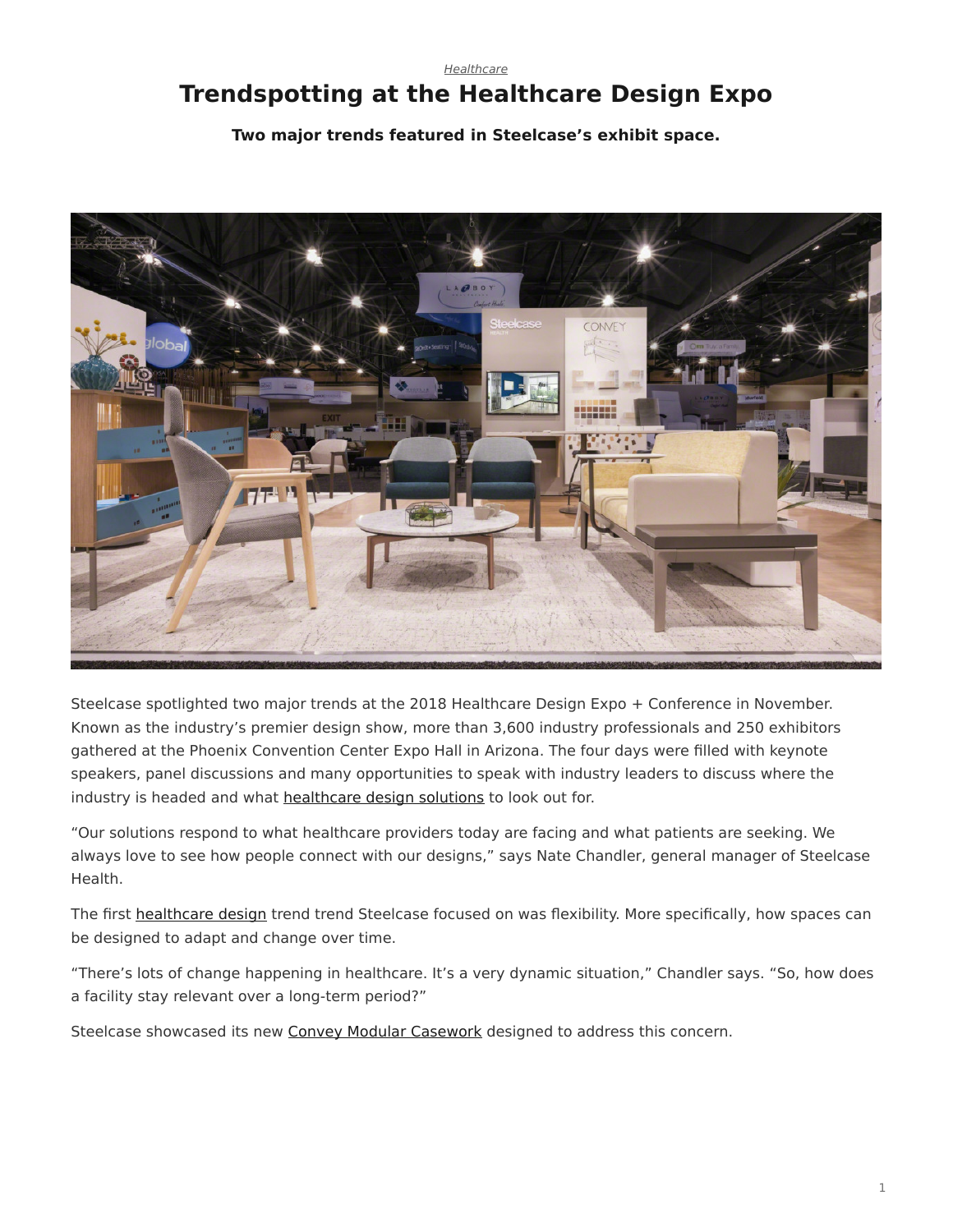

"We wanted to rethink the product and the process, and really think about this as an architectural solution, not just a piece of furniture that mounts on the wall," says Ashley Greer, product marketing manager for Steelcase Health.

Components of the Convey system align along a continuous rail and micro-adjust for an exact fit. Also, a spectrum of modular components support smart space planning and dynamic care needs. So, as needs change, Convey adapts while looking like custom cabinetry.

The second trend highlighted was around the need for warm, inviting spaces.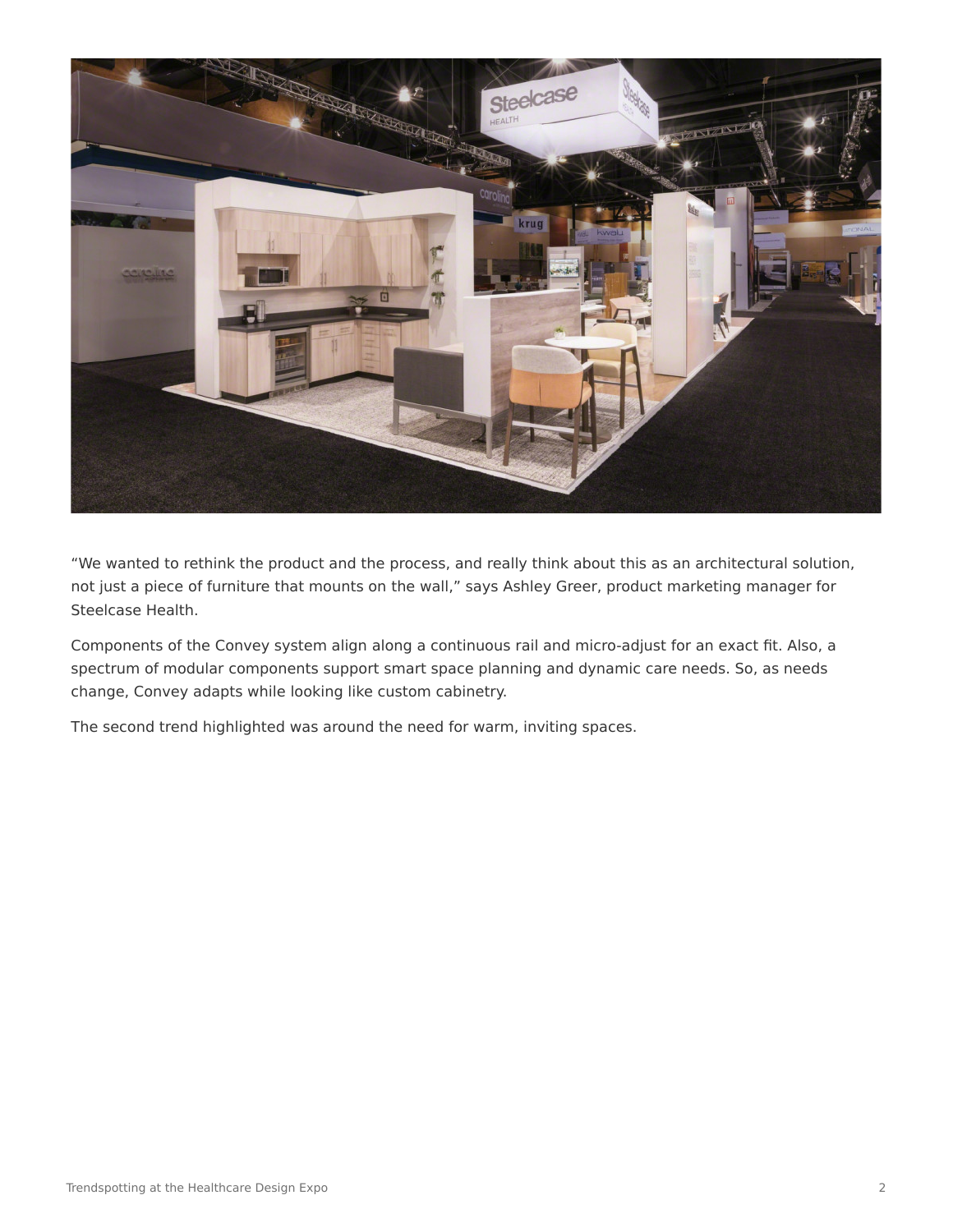

"Patient satisfaction scores are increasingly important and I think facility managers and leaders want to make certain that they're creating spaces that people enjoy and make them feel comfortable," says Chandler.

Steelcase's [Embold Collection](https://www.steelcase.com/products/guest-chairs-stools/embold-collection/) is designed to make it easy to add elements that offer comfort, color and a little character to any room.

"How do we make a chair feel like it's comfortable — something you want to sit in?" explains Steelcase Health Director of Industrial Design Ryan Ramos. "It starts with our ethos, approachably refined and clinically relevant."

Through usability research, Ramos' team created seating options that support a variety of sizes and material options for a wide range of people and spaces.

Before the expo ended, Steelcase was awarded a Nightingale Gold for [Convey Modular Casework](https://www.steelcase.com/products/bookcases-cabinets/convey/), and a Nightingale Silver for the [Embold Collection.](https://www.steelcase.com/products/guest-chairs-stools/embold-collection/)

Find out more about [Steelcase Health solutions](https://www.steelcase.com/discover/information/health/) for today's changing healthcare environment.

## **Featured Products**